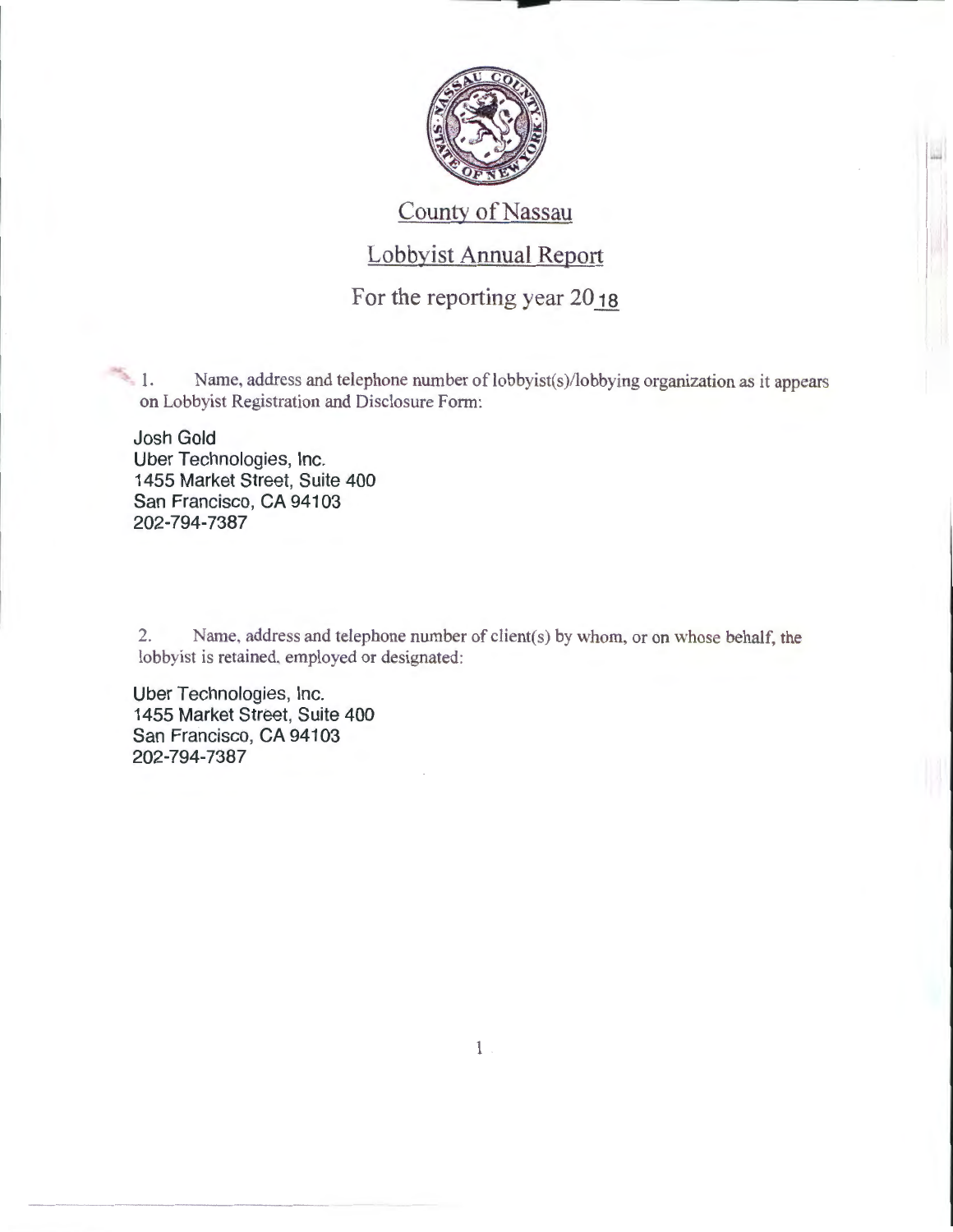3. A description of the subject or subjects on which each lobbyist retained, employed or designated by such client has lobbied:

Nassau Tickets; Nassau Sales Tax; Nassau Transit Partnership; TNC Fees; Transportation and Technology Issues; Bikesharing.

4. Names of the persons and agencies before which such lobbyist has lobbied:

Nassau County Executive Offices; Nassau County Taxi and Limousine Commission/Consumer Affairs Commission.

5. List below amounts for any compensation paid or owed to the lobbyist during the prior year for the purposes of lobbying. Such amounts shall be detailed as to amount, to whom paid and for what purpose.

| Amount<br>\$1,251.00 | Details<br>Compensation paid to Josh Gold for 2018 lobbing.    |
|----------------------|----------------------------------------------------------------|
| \$4,615.00           | Compensation paid to Nicole Benincasa for 2018 lobbying.       |
| \$59,500.00          | Compensation paid to Craig Johnson (Dentons) for 2018 lobbying |
|                      |                                                                |
|                      |                                                                |
|                      |                                                                |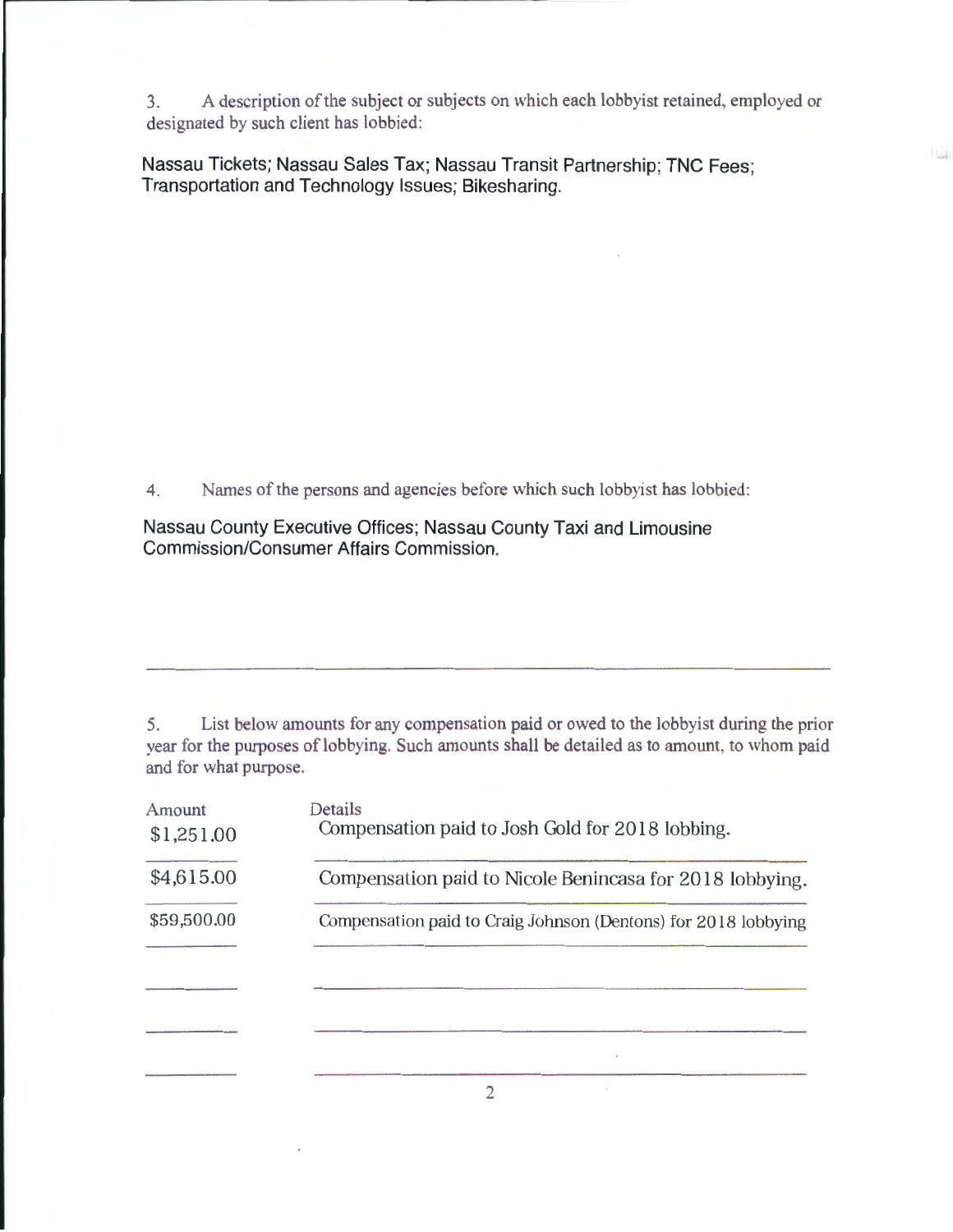| $\sim$ |                                                                                                                 |
|--------|-----------------------------------------------------------------------------------------------------------------|
|        | [1] 아이는 아이들은 아이들이 무엇이 없다.                                                                                       |
|        |                                                                                                                 |
|        |                                                                                                                 |
|        | the contract of the contract of the contract of the contract of the contract of the contract of the contract of |

6. List below the cumulative total amounts earned for lobbying throughout the year: **\$65,366.00** 

7. List below the expenses incurred or expensed by lobbyist for the purpose of lobbying:

| Amount<br>\$0.00 | Details<br>N/A |
|------------------|----------------|
|                  |                |
|                  |                |
|                  |                |
|                  |                |
|                  |                |
|                  |                |
|                  |                |
|                  |                |
|                  |                |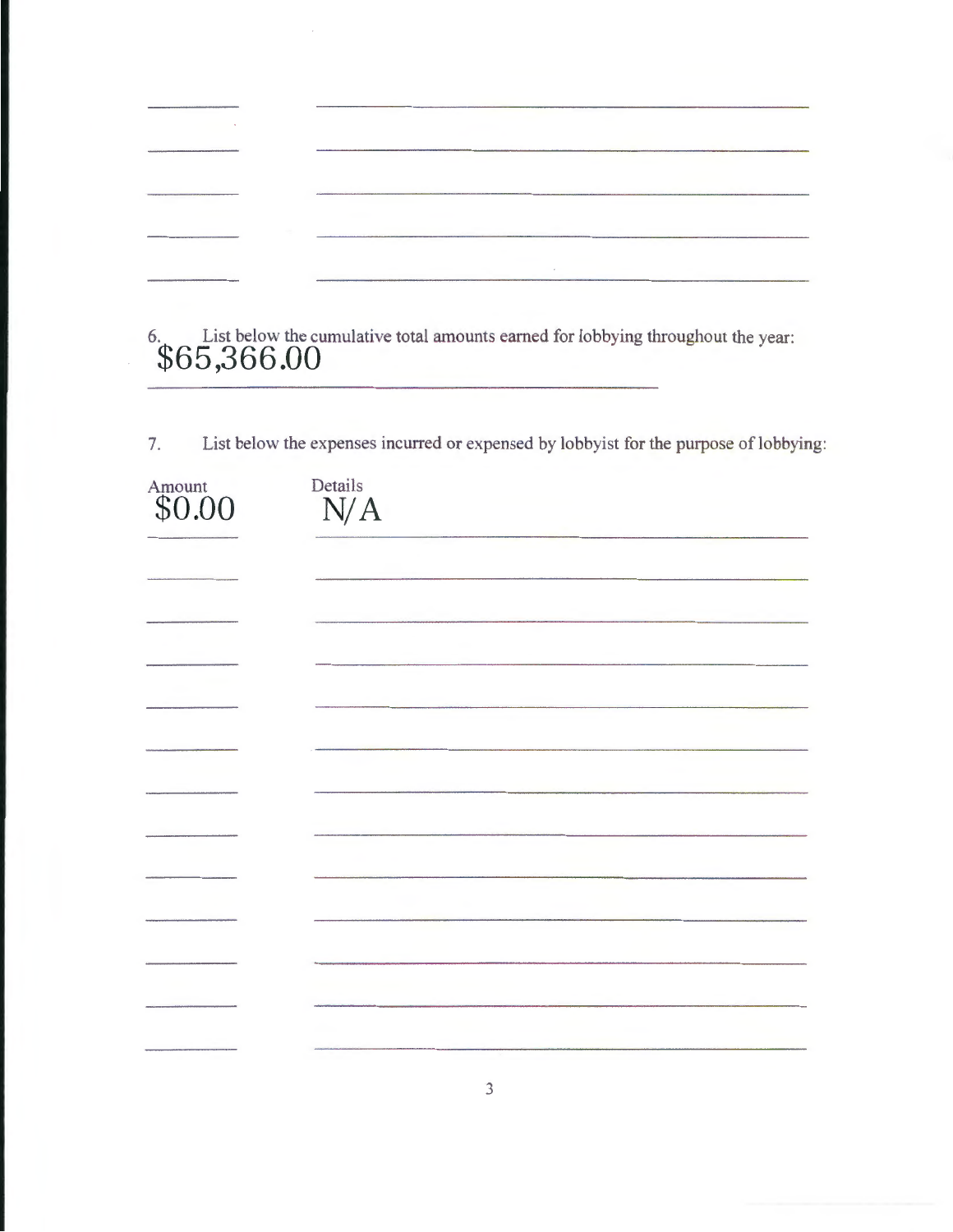8. List below the cumulative total amounts expended for lobbying throughout the year: **\$0.00** 

I understand that copies of this form will be sent to the Nassau County Department of Information Technology ("IT") to be posted on the County's website.

I also understand that upon termination of retainer, employment or designation I must give written notice to the County Attorney within thirty (30) days of termination.

VERIFICATION: I certify that all statements made on this statement are true, conect and complete to the best of my knowledge and belief and I understand that the willful making of any false statement of material fact herein will subject me to the provisions of law relevant to the making and filing of false instruments and will render such statement null and void.

| Dated: 01/07/2019       |     | Signed:<br>Print Name: | Justin Kintz<br>Senior Director, Policy & Communications<br>Title: |
|-------------------------|-----|------------------------|--------------------------------------------------------------------|
| STATE OF NEW YORK)      |     |                        |                                                                    |
| COUNTY OF NASSAU)       | SS: |                        |                                                                    |
| Sworn to before me this |     |                        |                                                                    |
| Day of                  |     | $.20$ .                |                                                                    |
|                         |     |                        |                                                                    |
| NOTARY PUBLIC           |     |                        | Proofinghed                                                        |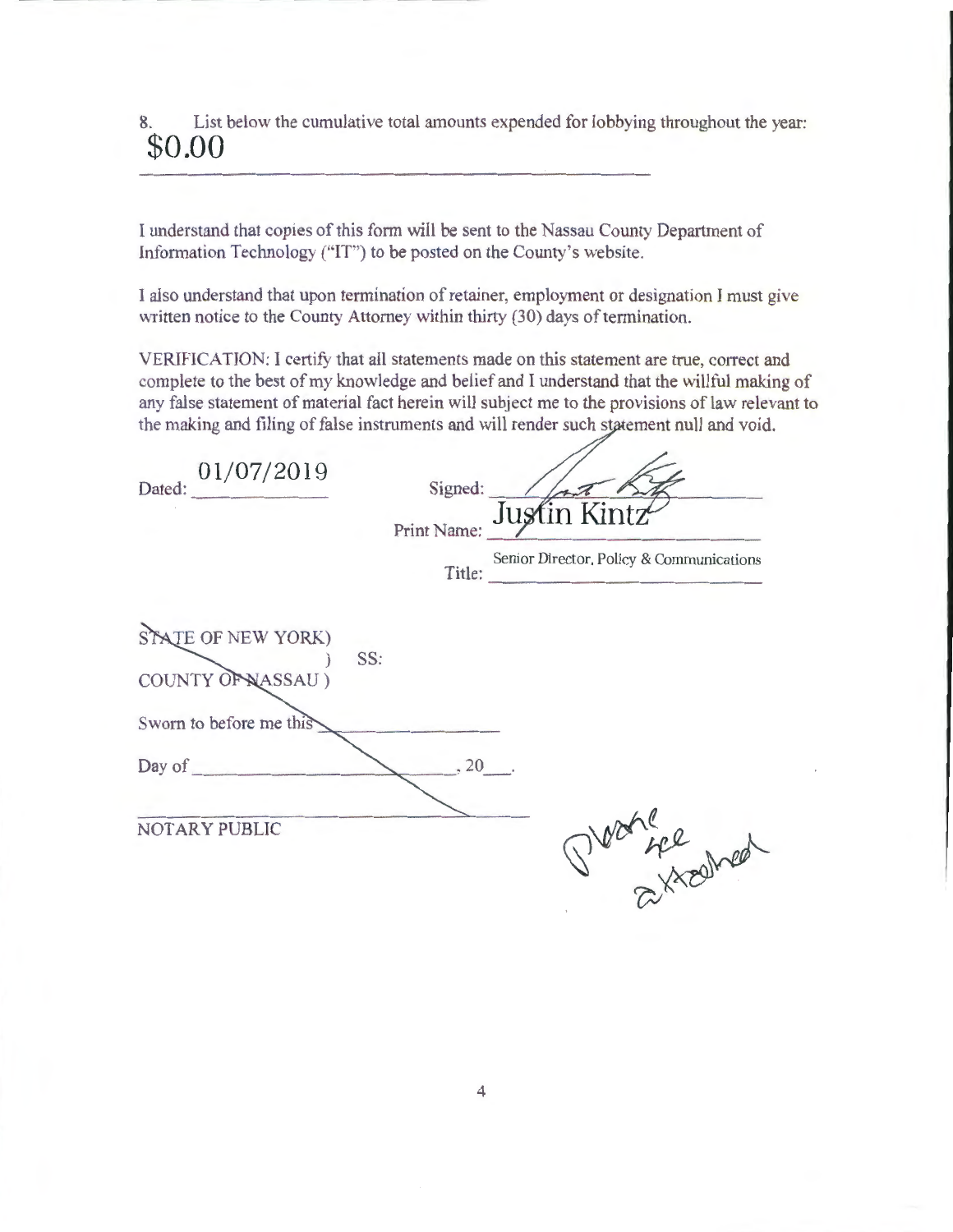| A notary public or other officer completing this<br>certificate verifies only the identity of the individual<br>who signed the document to which this certificate<br>is attached, and not the truthfulness, accuracy, or |  |
|--------------------------------------------------------------------------------------------------------------------------------------------------------------------------------------------------------------------------|--|
| validity of that document.                                                                                                                                                                                               |  |
| State of California                                                                                                                                                                                                      |  |
| County of Jan trangisco                                                                                                                                                                                                  |  |
| Subscribed and sworn to (or affirmed) before me on this $\mathcal{A}^{4n}$<br>day of January 12019, by Justin Kintz                                                                                                      |  |
| proved to, me on the basis of satisfactory evidence to be the<br>person(s) who appeared before me.                                                                                                                       |  |
| <b>JAMES WILEY MOLITO</b><br>Notary Public - California<br>San Francisco County<br>Commission $#2163988$<br>My Comm. Expires Sep 2, 2020, ature                                                                          |  |
|                                                                                                                                                                                                                          |  |

 $\label{eq:2.1} \mathcal{L}(\mathcal{L}(\mathcal{L})) = \mathcal{L}(\mathcal{L}(\mathcal{L})) = \mathcal{L}(\mathcal{L}(\mathcal{L})) = \mathcal{L}(\mathcal{L}(\mathcal{L})) = \mathcal{L}(\mathcal{L}(\mathcal{L}))$ 

 $\sim 200$  km s  $^{-1}$ 

 $\label{eq:2.1} \frac{1}{\sqrt{2}}\left(\frac{1}{\sqrt{2}}\right)^{2} \left(\frac{1}{\sqrt{2}}\right)^{2} \left(\frac{1}{\sqrt{2}}\right)^{2} \left(\frac{1}{\sqrt{2}}\right)^{2} \left(\frac{1}{\sqrt{2}}\right)^{2} \left(\frac{1}{\sqrt{2}}\right)^{2} \left(\frac{1}{\sqrt{2}}\right)^{2} \left(\frac{1}{\sqrt{2}}\right)^{2} \left(\frac{1}{\sqrt{2}}\right)^{2} \left(\frac{1}{\sqrt{2}}\right)^{2} \left(\frac{1}{\sqrt{2}}\right)^{2} \left(\$ 

 $\phi$ 

- --------- - -------------------------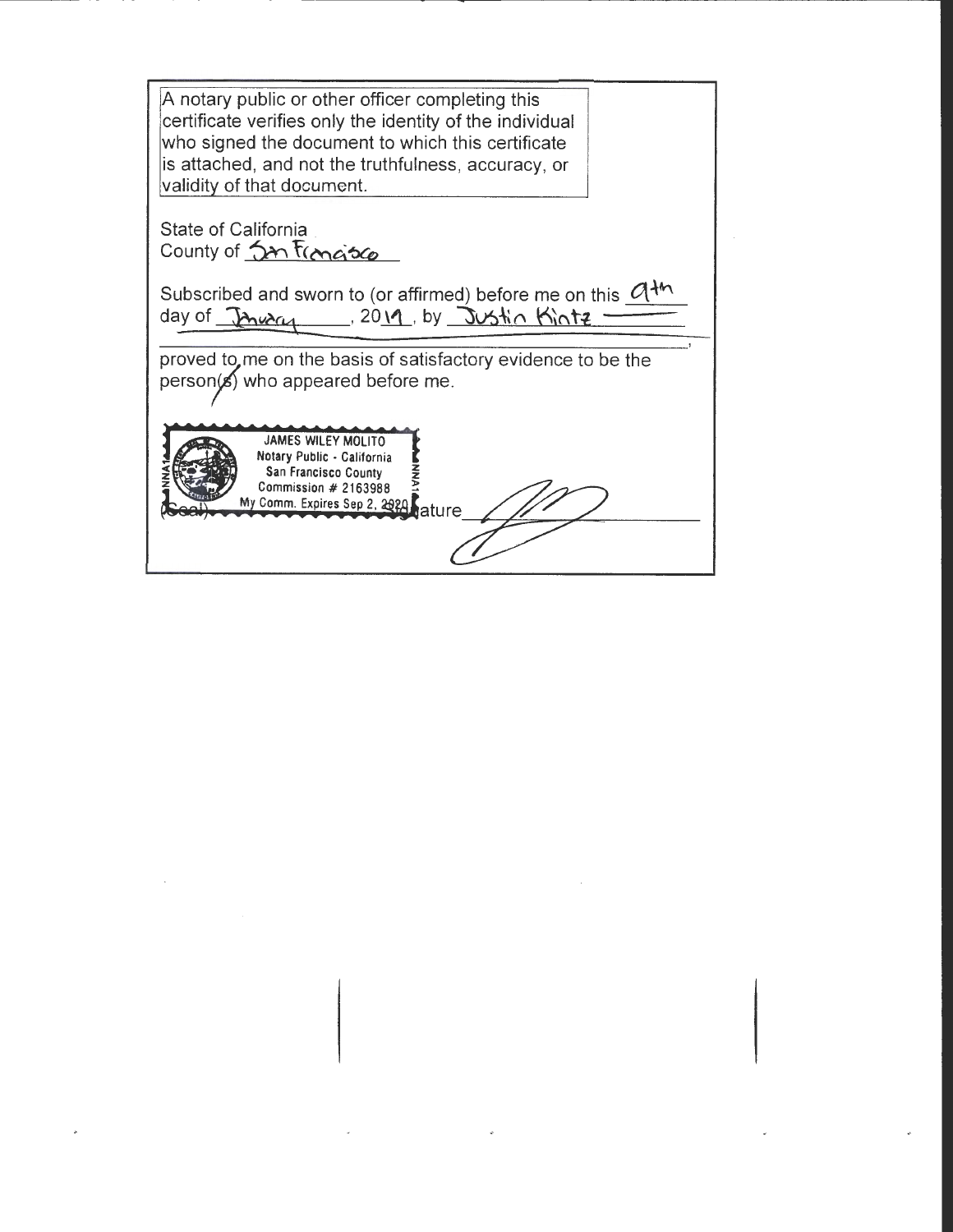

# County of Nassau

#### Lobbyist Client Annual Report

## For the reporting year 20 18

1. Name, address and telephone number of client utilizing a lobbyist:

Uber Technologies, Inc. 1455 Market Street, Suite 400 San Francisco, CA 94103 202-794-7387

2. Name, address and telephone number of each lobbyist retained, employed, or designated by client:

Josh Gold Uber Technologies, Inc. 1455 Market Street, Suite 400 San Francisco, CA 94103 202-794-7387

Craig Johnson (Terminated 8/31/18) Dentons US LLP 1221 Avenue of the Americas New York, NY 10020 202-905-8306

Nicole Benincasa (Terminated 10/1/18) Uber Technologies, Inc. 1455 Market Street, Suite 400 San Francisco, CA 94103 202-794-7387

3. A description of the subject or subjects on which each lobby ist retained, employed or designated by such client has lobbied:

 $\mathbf{1}$ 

Nassau Tickets; Nassau Sales Tax; Nassau Transit Partnership; TNC Fees; Transportation and Technology Issues; Bikesharing.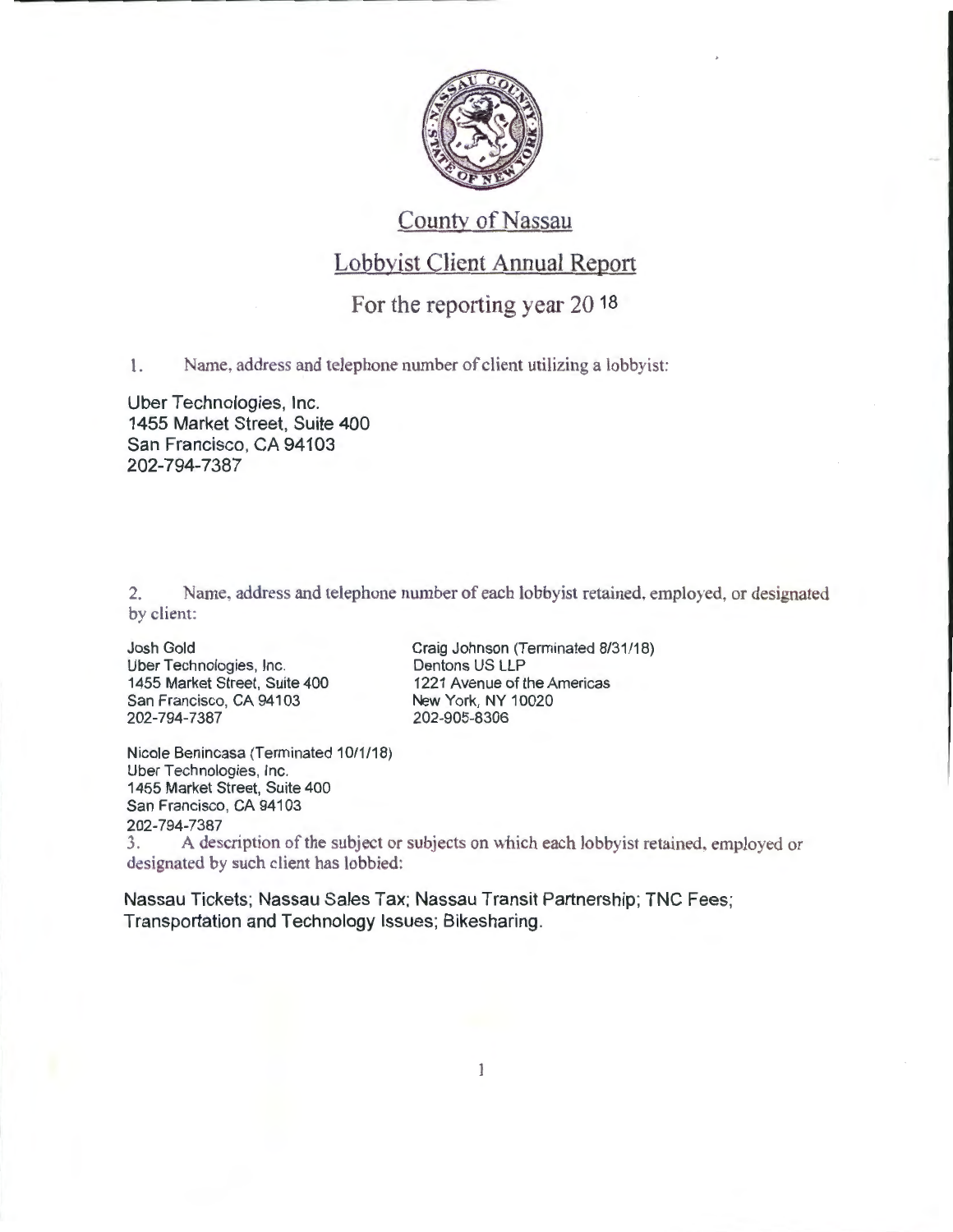4. Names of the persons and agencies before which such lobbyist has lobbied:

Nassau County Executive Offices; Nassau County Taxi and Limousine Commission/ Consumer Affairs Commission.

5. List below the expenses paid or incurred in relation to the lobbyist(s) retained by client or for any other lobbying:

| Amount      | Details                                                                                                                |  |  |  |  |
|-------------|------------------------------------------------------------------------------------------------------------------------|--|--|--|--|
| \$1,251.00  | Compensation for Josh Gold's 2018 lobbying services.                                                                   |  |  |  |  |
| \$4,615.00  | Compensation for Nicole Benincasa's 2018 lobbying services<br>Compensation for Craig Johnson's 2018 lobbying services. |  |  |  |  |
| \$59,500.00 |                                                                                                                        |  |  |  |  |
| \$100.00    | Administrative support for lobbying activities.                                                                        |  |  |  |  |
|             |                                                                                                                        |  |  |  |  |
|             |                                                                                                                        |  |  |  |  |
|             |                                                                                                                        |  |  |  |  |
|             |                                                                                                                        |  |  |  |  |
|             |                                                                                                                        |  |  |  |  |
|             |                                                                                                                        |  |  |  |  |
|             |                                                                                                                        |  |  |  |  |
|             |                                                                                                                        |  |  |  |  |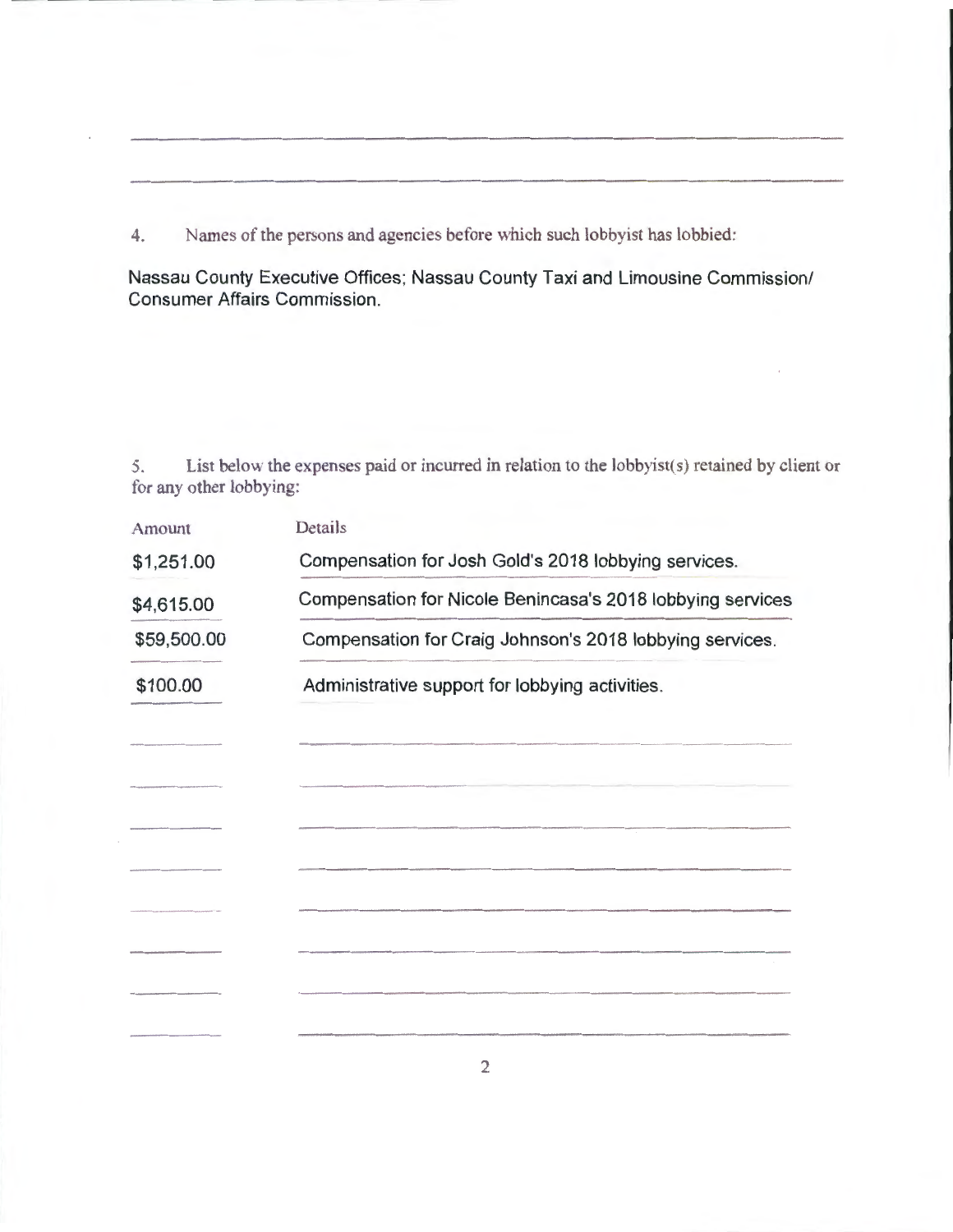6. List below the cumulative total amounts expended or incurred on lobbying throughout the prior year:

\$65,466.00

I understand that copies of this form will be sent to the Nassau County Department of Information Technology ("IT') to be posted on the County's website.

I also understand that upon termination of retainer, employment or designation I must give written notice to the County Attorney within thirty (30) days of termination.

VERIFICATION: I certify that all statements made on this statement are true. correct and complete to the best of my knowledge and belief and I understand that the willful making of any false statement of material fact herein will subject me to the provisions of law relevant to the making and filing of false instruments and will render such statement null and void.

Dated: 01/07/2019

| Signed:                          |  |
|----------------------------------|--|
| Print Name: <i>M</i> ustin Kintz |  |

Title: Senior Director, Policy & Communications

| STATE OF NEW YORK)<br>COUNTY OF NASSAU) | SS: |      |          |  |
|-----------------------------------------|-----|------|----------|--|
| Sworn to before me this                 |     |      |          |  |
| Day of                                  |     | , 20 | affacted |  |
|                                         |     |      |          |  |
| NOTARY PUBLIC                           |     |      |          |  |
|                                         |     |      |          |  |